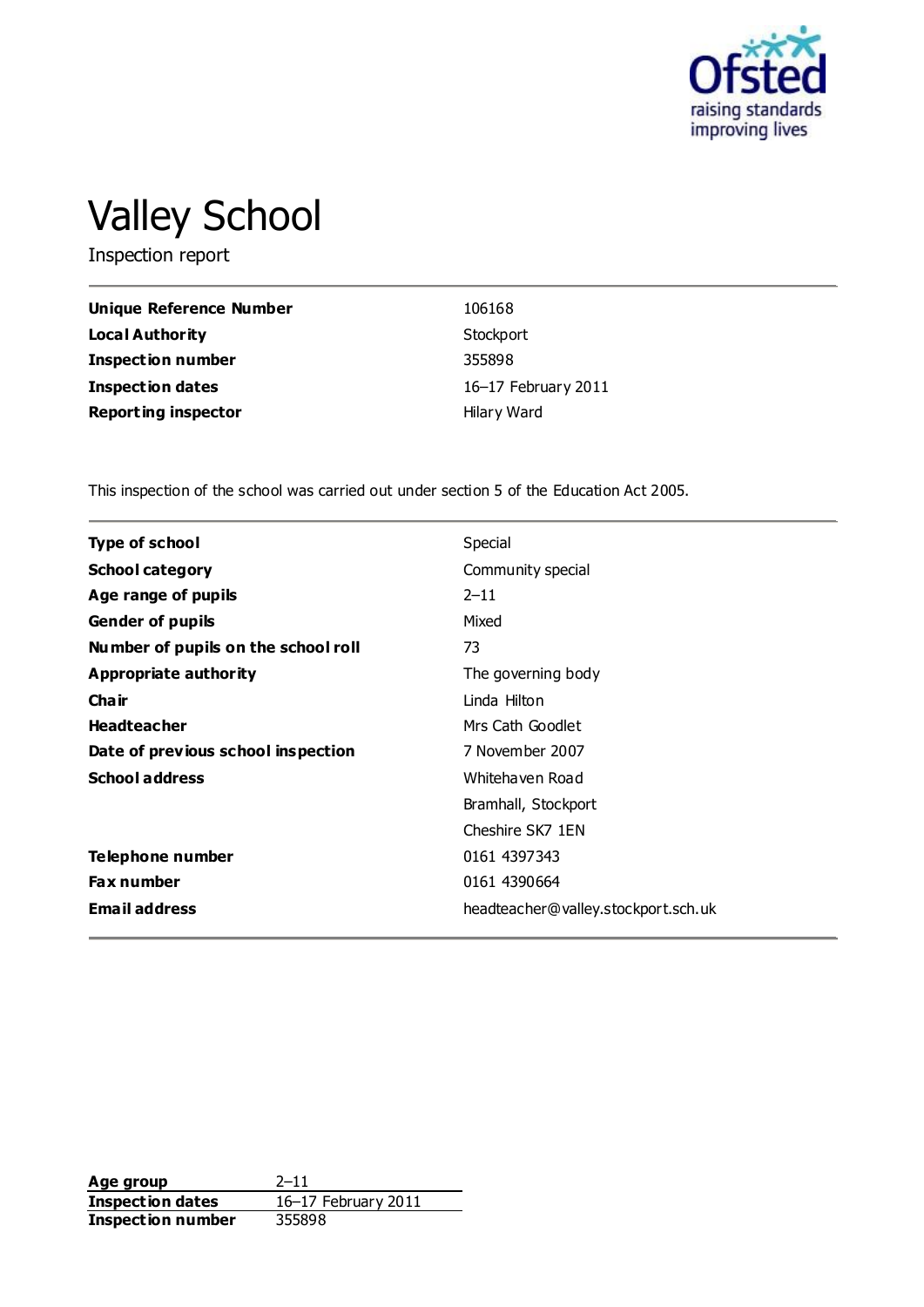The Office for Standards in Education, Children's Services and Skills (Ofsted) regulates and inspects to achieve excellence in the care of children and young people, and in education and skills for learners of all ages. It regulates and inspects childcare and children's social care, and inspects the Children and Family Court Advisory Support Service (Cafcass), schools, colleges, initial teacher training, work-based learning and skills training, adult and community learning, and education and training in prisons and other secure establishments. It assesses council children's services, and inspects services for looked after children, safeguarding and child protection.

Further copies of this report are obtainable from the school. Under the Education Act 2005, the school must provide a copy of this report free of charge to certain categories of people. A charge not exceeding the full cost of reproduction may be made for any other copies supplied.

If you would like a copy of this document in a different format, such as large print or Braille, please telephone 0300 123 4234, or email **[enquiries@ofsted.gov.uk](mailto:enquiries@ofsted.gov.uk)**.

You may copy all or parts of this document for non-commercial educational purposes, as long as you give details of the source and date of publication and do not alter the documentation in any way.

To receive regular email alerts about new publications, including survey reports and school inspection reports, please visit our website and go to 'Subscribe'.

Royal Exchange Buildings St Ann's Square Manchester M2 7LA T: 0300 123 4234 Textphone: 0161 618 8524 E: **[enquiries@ofsted.gov.uk](mailto:enquiries@ofsted.gov.uk)**

W: **[www.ofsted.gov.uk](http://www.ofsted.gov.uk/)**

© Crown copyright 2011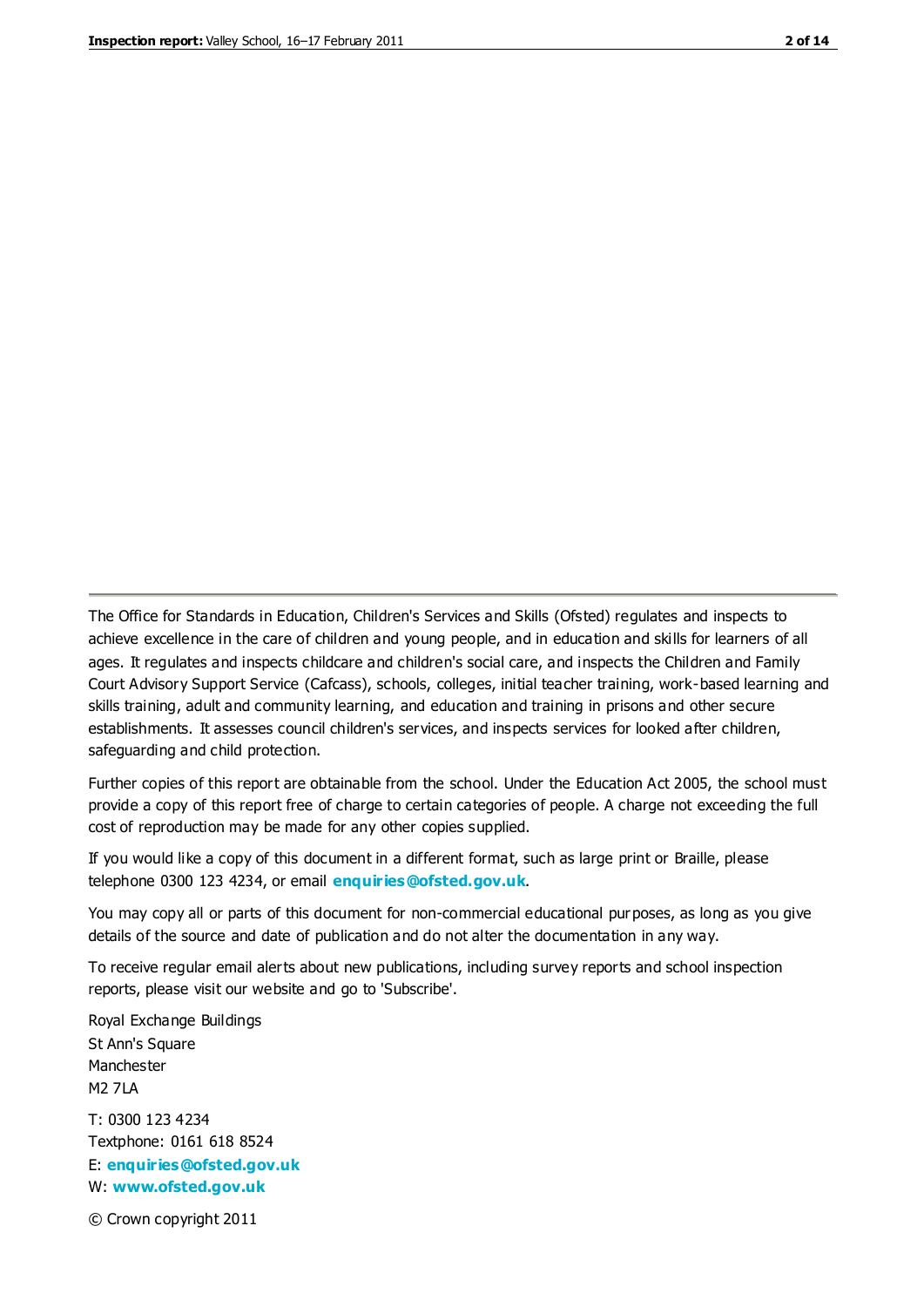# **Introduction**

This inspection was carried out by two additional inspectors. They observed 12 lessons and saw the work of 11 teachers. They had meetings with school leaders and other staff, representatives of the governing body and multi-disciplinary support professionals. They observed various aspects of the school's work and reviewed documentation relating to safeguarding, to school development planning and to the progress, welfare and care of pupils. The inspectors reviewed 32 parents and carers' questionnaires and staff questionnaires.

The inspection team reviewed many aspects of the school's work. It looked in detail at a number of key areas.

- $\blacksquare$  How effectively teachers are using assessment to plan for the diverse learning needs of pupils.
- The impact of the curriculum in raising standards for all groups of pupils.
- The effectiveness of partnerships with parents and carers and multi-disciplinary support professionals in meeting individual needs and planning for pupils' futures.

# **Information about the school**

Valley School is a larger-than-average size special school for pupils with severe, profound and multiple learning difficulties, and with autism spectrum conditions. The Nursery has 20 mainstream places and a further six for children identified with special educational needs and/or disabilities. The majority of the children attending will move on to alternative mainstream provision for their Reception Year. Children identified with special educational needs and/or disabilities prior to admission to the Nursery are assessed during their time there. Pupils in the main school all have a statement of special educational needs. There are more boys than girls attending the school. Pupils are drawn from across the Borough of Stockport. The proportion of pupils from minority-ethnic groups is around the national average. All pupils in the main school have significant communication difficulties relating to their special educational needs and/or disabilities and the school is a leader in communication, offering training in the region.

The school has Healthy School status and has received the Sportsmark and Activemark awards. Extended school provision is offered and managed separately but makes use of the school's facilities. Since the last inspection, building work has been undertaken to improve accommodation for the increasing number of pupils on the autism spectrum.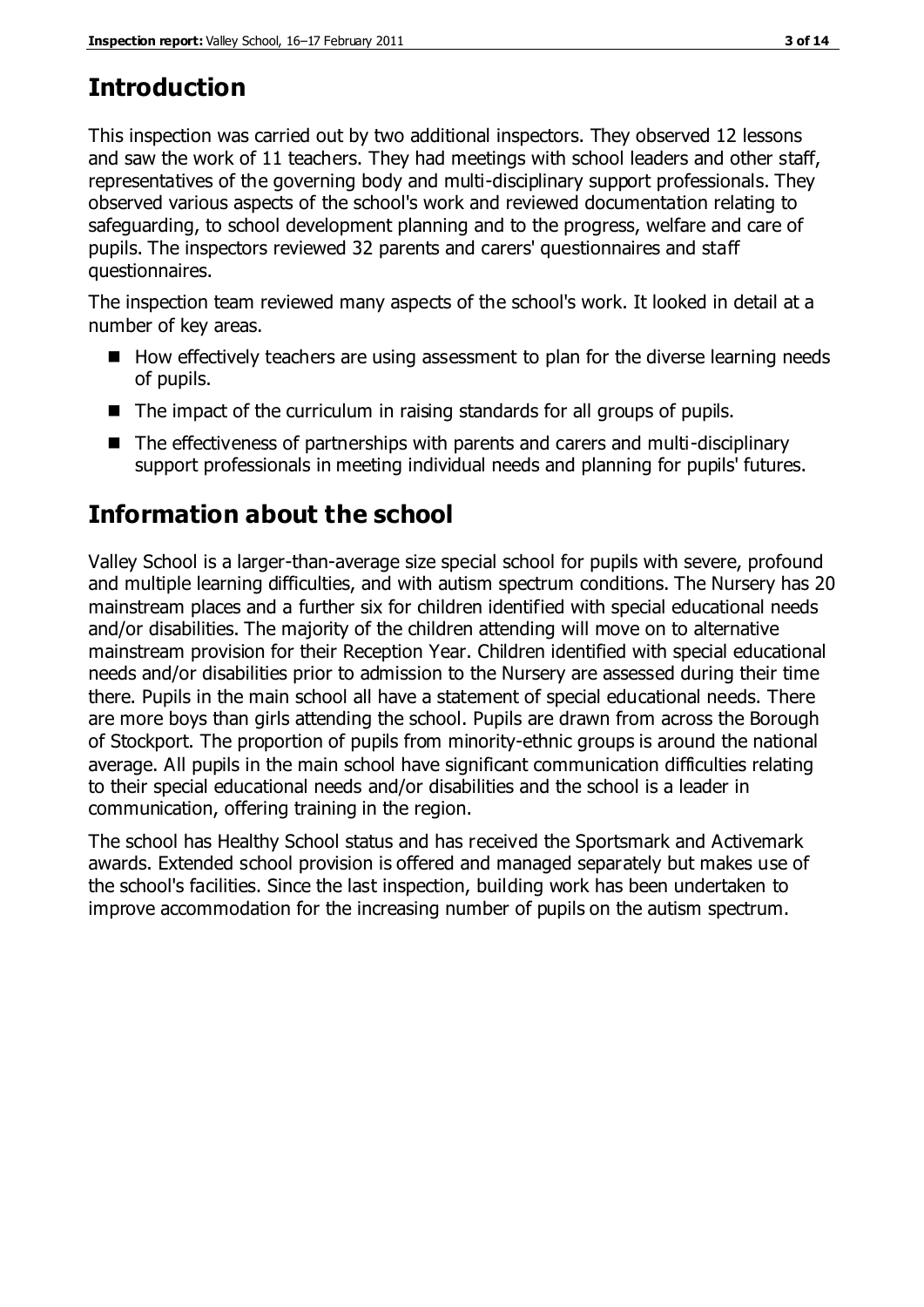## **Inspection judgements**

| Overall effectiveness: how good is the school?  |  |
|-------------------------------------------------|--|
| The school's capacity for sustained improvement |  |

## **Main findings**

Valley is an exceptional special school which has continued to build on its reputation and on previous inspection findings as an outstandingly effective provider. The individual care and support to meet pupils' often extremely complex needs is outstanding. As a result of the good teaching and excellent care, pupils make at least good and sometimes outstanding progress in their learning and personal development. The school motto of 'small steps, giant strides' perfectly describes the attention to detail the school recognises is so important to ensure its pupils thrive. The safety and health of pupils is paramount.

Pupils experience a wide range of activities on offer in the excellent curriculum, both in school and in the community, which contribute to their all-round development. They clearly enjoy their time in school from their welcome by the headteacher at the door in the morning until they leave. A parent of one pupil captured this well by saying, 'He always comes home with a smile on his face.' Pupils' spiritual, moral, social and cultural development is outstanding. Behaviour is excellent, supported by the establishment and implementation of clear behaviour management strategies for those pupils who can present challenge. Pupils develop an excellent understanding of how to contribute to the school and wider community. High-quality information is shared between school staff, specialist staff and parents and carers to ensure pupils' complex needs are met consistently. This is much appreciated by parents and carers, many of whom said they feel very supported by the school. Parents of children who attend the Nursery recognise the learning and development opportunities offered by the outstanding provision made in the fully-inclusive setting.

Senior managers have very high expectations for the pupils, although, in some sessions, the use of assessment does not always inform progression to specific learning outcomes for individuals. Leaders closely monitor the school's work, which has enabled them to selfevaluate very effectively and see clearly which aspects they would like to improve even further. These are communicated effectively to staff, the multi-disciplinary teams and to the governing body who provide good and effective support. The school is a happy place to work and learn. A range of extremely effective partnerships has been developed with other schools and with external agencies to support pupils' learning and their understanding of the community in which they live. As a result promotion of community cohesion is outstanding.

As a result of leaders' shared commitment and vision, evident in the way they continue to sustain outstanding effectiveness, the school demonstrates an outstanding cap acity to continue to improve.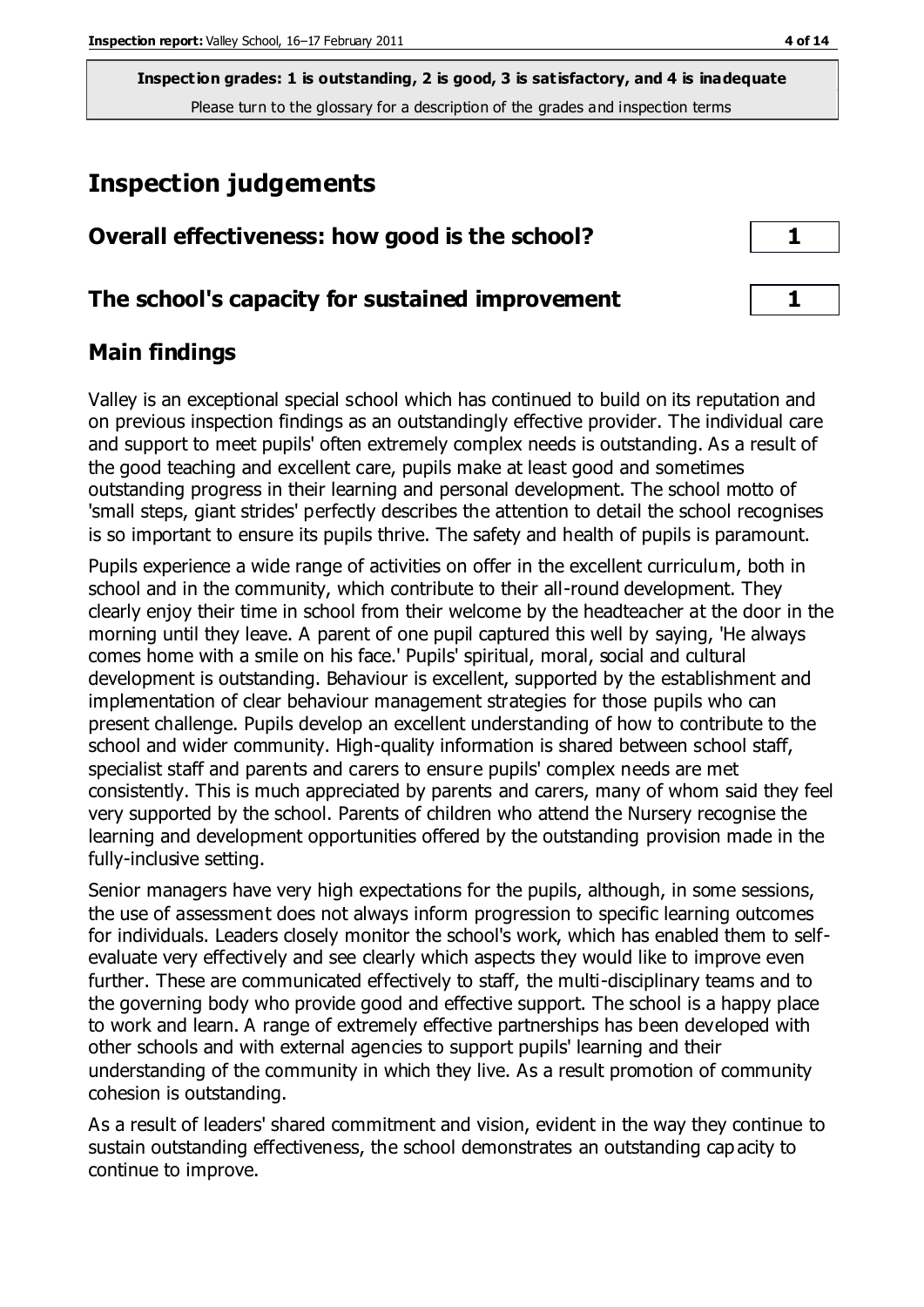## **What does the school need to do to improve further?**

- By September 2011, improve pupil progress in lessons even further by ensuring that:
	- teachers make consistent use of assessment information to determine specific learning outcomes for individuals
	- teachers consistently make full and productive use of all parts of the lesson for all pupils.

## **Outcomes for individuals and groups of pupils 1**

In an extremely safe and supportive setting, where routines are well understood to provide a supportive framework, pupils flourish and enjoy the learning experiences they gain in lessons. Detailed records of pupils' progress show that all groups and individuals make at least good, and that some make outstanding, gains in their learning and their personal development, taking into account their extremely low starting points and the significant barriers to their learning. Pupils acquire the social and independence skills that will help them in the future because of strong and trusting relationships with staff who know them well. They learn to express their basic needs and wishes via a range of strategies such as sign, symbols, including a symbolic communication system, real objects and photographs. A few higher-attaining pupils learn to read and write simple words and to use some basic functional numeracy. In a lesson for pupils on the autism spectrum, pupils learnt the importance of having to exchange money for goods. Pupils are given the opportunity to practise such skills in the community.

In spite of their widely varying physical abilities, all pupils participate in an excellent range of sporting activities, some of which are designed to meet their therapy needs, for example, rebound therapy. Many others love the freedom of being able to run and play in the safe school grounds and develop independent physical skills on the available equipment both in the playground and in physical education lessons. Pupils learn to make healthy food choices taking into account their specific individual health needs and, sometimes, self-limiting diets. It is inevitable that the health conditions and medical needs of a few children impacts on their attendance, but the close relationship the school has with their families supports them back into school.

Pupils proudly contribute to life in the school community by taking on responsibilities relevant to their interests and abilities. They raise funds for different charities and participate in events in the local and wider community, for example, in an inter-school science fair and at a concert at The Bridgewater Hall. They learn to be supportive and tolerant of each other and gain a strong understanding of other cultures and of the wider world through visits and religious celebrations. Older pupils participate in a residential week when even some of the most vulnerable pupils are supported to attend. At the end of each day pupils and staff share a time of reflection on the day, providing strong support for pupils' social and spiritual development.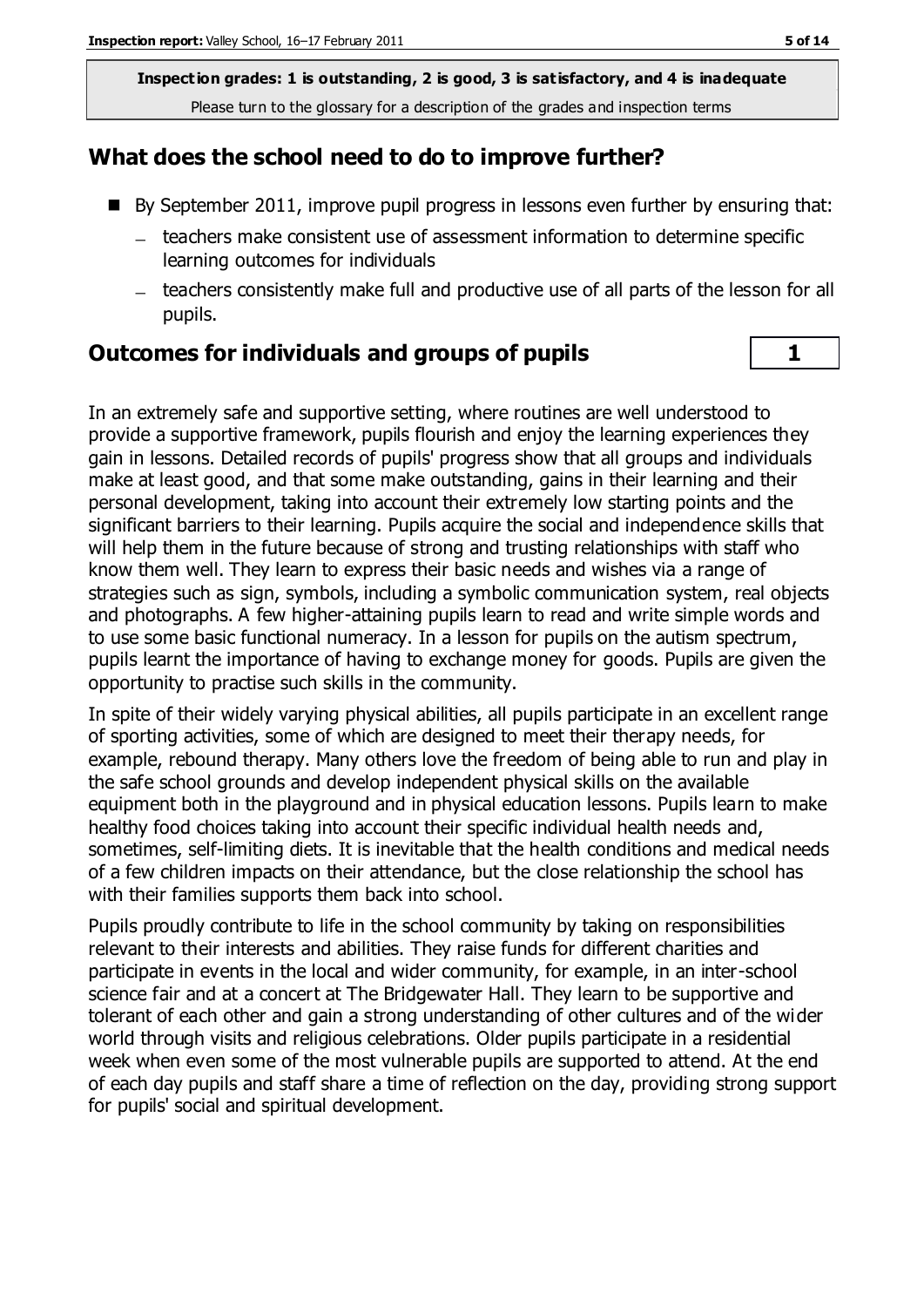# **Inspection grades: 1 is outstanding, 2 is good, 3 is satisfactory, and 4 is inadequate**

Please turn to the glossary for a description of the grades and inspection terms

#### These are the grades for pupils' outcomes

| Pupils' achievement and the extent to which they enjoy their learning                                                     | $\overline{2}$ |
|---------------------------------------------------------------------------------------------------------------------------|----------------|
| Taking into account:<br>Pupils' attainment <sup>1</sup>                                                                   | $\ast$         |
| The quality of pupils' learning and their progress                                                                        | $\mathcal{P}$  |
| The quality of learning for pupils with special educational needs and/or disabilities<br>and their progress               | $\overline{2}$ |
| The extent to which pupils feel safe                                                                                      | 1              |
| Pupils' behaviour                                                                                                         | 1              |
| The extent to which pupils adopt healthy lifestyles                                                                       | 1              |
| The extent to which pupils contribute to the school and wider community                                                   | 1              |
| The extent to which pupils develop workplace and other skills that will contribute to<br>their future economic well-being |                |
| Taking into account:<br>Pupils' attendance <sup>1</sup>                                                                   | 3              |
| The extent of pupils' spiritual, moral, social and cultural development                                                   | 1              |

<sup>1</sup> The grades for attainment and attendance are: 1 is high; 2 is above average; 3 is broadly average; and 4 is low

\* In some special schools inspectors do not make a judgement about attainment in relation to expectations of the pupils' age.

## **How effective is the provision?**

The exceptionally high quality of care and a curriculum which is well-adapted to the widely differing needs of the pupils are central to the school's success. Staff at all levels and the multi-disciplinary professionals who provide specialist expertise, such as therapists, nurse, and dietician, all show a very strong commitment to pupils' personal development and their well-being. The school has a stable and highly-experienced staff who continue to develop their knowledge and skills to meet the changing and increasingly complex needs of the pupils.

Teaching is at least good and sometimes it is outstanding. On a few occasions time is not used effectively when pupils wait for their turn in group sessions. Progress is best in lessons where teachers communicate very clearly what they want each child to achieve and effectively assess the progress they have made so that they can plan their next steps. However, this exceptionally careful assessment is not always consistently used to plan precisely for individuals' future learning. A strong feature is the teamwork. Teaching assistants take the initiative, for example, recognising when a pupil needs time out of the classroom, and this is undertaken with minimal disruption. The development of social and communication skills is recognised as underpinning pupil progress, but teachers do not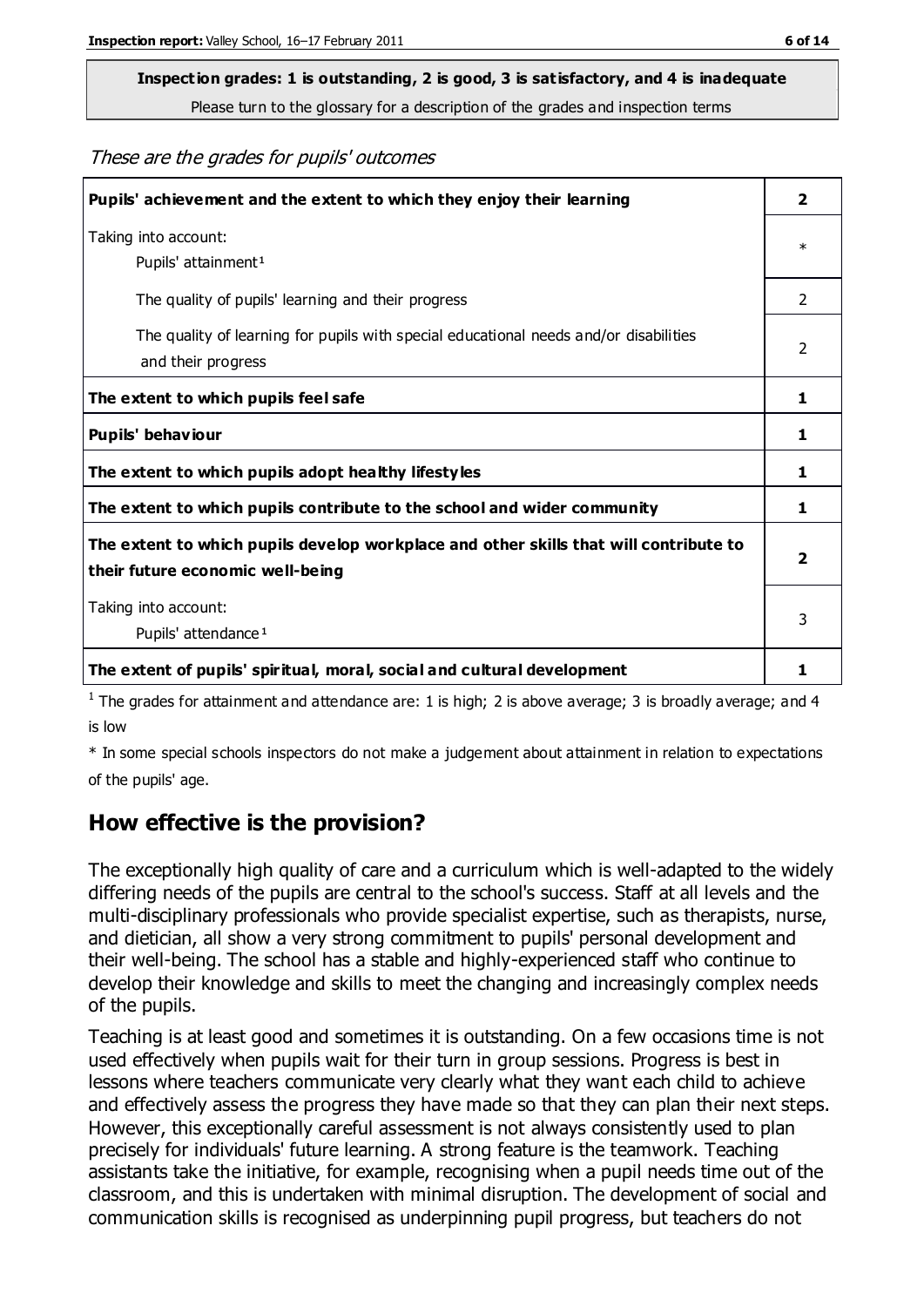always plan the objectives for individuals in sessions such as snack time, which form part of the teaching day.

Considerable thought has been given to making the curriculum relevant and exciting. The decision has been made to offer the Early Years Foundation Stage curriculum to all pupils up to the end of Key Stage 1 and this is highly effective in meeting their complex learning needs. The curriculum offers outstanding opportunities to engage pupils in a range of activities, for example, through a multi-sensory story of a snowman, where pupils with profound learning difficulties tried on different warm clothes, felt ice cubes and moved to music. The school has even introduced a modern foreign language to help pupils to understand other cultures, and some pupils with autism have learned some French words. A range of after school activities, which are very well planned to meet pupils' needs, are offered and managed by an external provider in collaboration with school staff. Even though the curriculum is already meeting needs exceptionally well, the school has further plans to develop the creative curriculum and move to a more topic-based approach to enhance it even further.

These are the grades for the quality of provision

| The quality of teaching                                                                                    |  |
|------------------------------------------------------------------------------------------------------------|--|
| Taking into account:<br>The use of assessment to support learning                                          |  |
| The extent to which the curriculum meets pupils' needs, including, where relevant,<br>through partnerships |  |
| The effectiveness of care, guidance and support                                                            |  |

## **How effective are leadership and management?**

The school's high level of effectiveness is largely a result of the aspirational leadership of the headteacher and deputy headteacher. They constructively support their staff to continually improve the high-quality learning environment through rigorous and effective self-assessment. Staff are proud to work at the school and morale is high. Several parents and carers commented that, 'leadership is a strength'. They are very appreciative of the excellent partnership they feel they have with the school and its specialist professionals and of the sharing of information about their children's progress and well-being. Members of the governing body support and challenge the school well and have recently become linked to classes to better inform themselves about the impact of the provision. They ensure that safeguarding policy and procedures are extremely robust, and support the school to promote equality and diversity exceptionally well.

Partnerships with external agencies support pupils' care and welfare outstandingly well. Partnership arrangements to support pupils' learning, for example, with local schools and the local community, are excellent and allow pupils to practise the skills they learn in a variety of inclusive settings and to develop an understanding of the wider world. These elements also contribute strongly to the school's outstanding promotion of community cohesion. The school itself is a highly-cohesive community.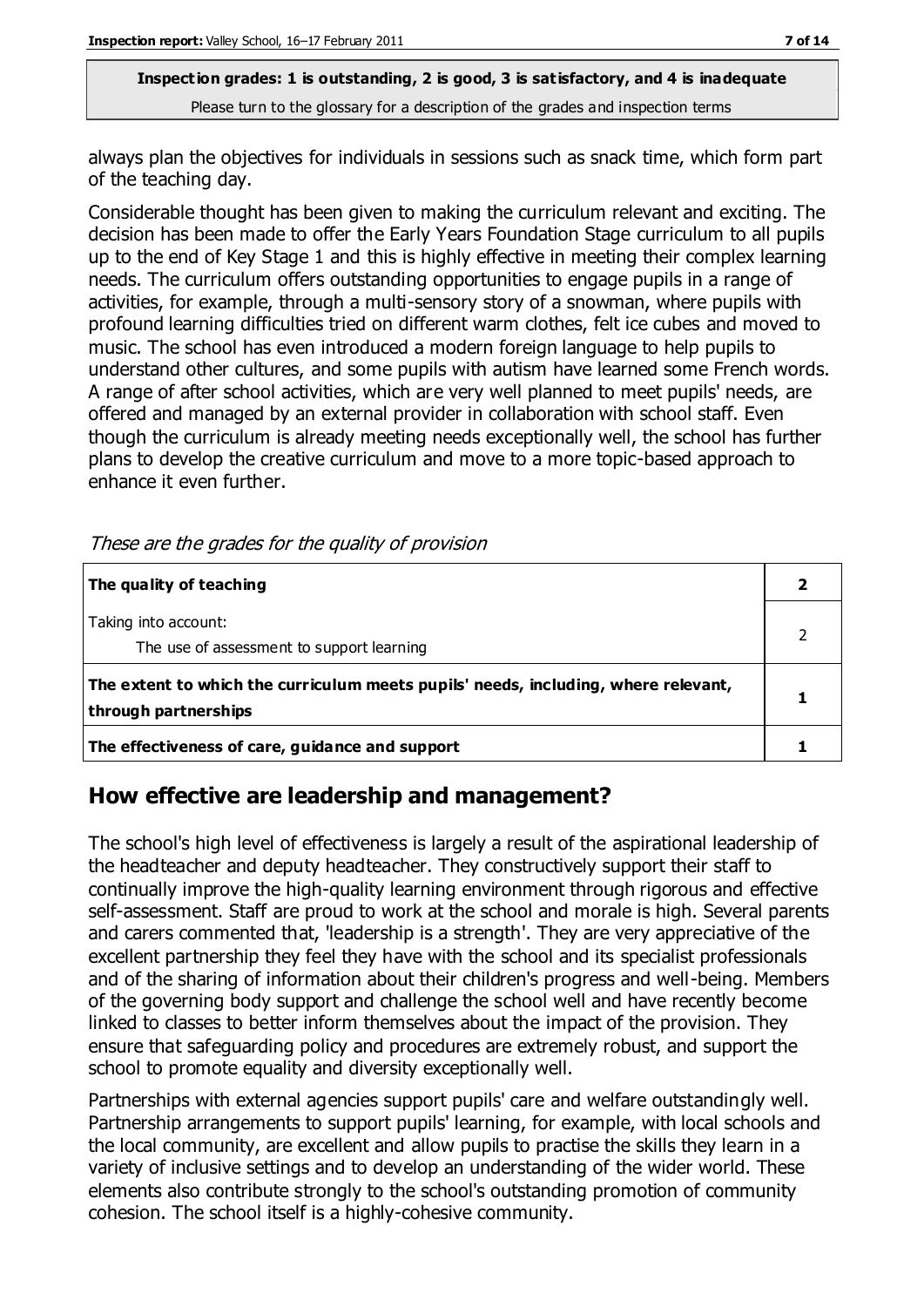As a member of Greater Manchester Challenge, the school is able to moderate and benchmark pupil progress and to share skills and expertise. The skills they have developed in communication have resulted in the school offering professional development to other schools in the region. The increasingly effective analysis of data about pupil progress has enabled leaders to identify groups of pupils who may need additional support in aspects of their learning. The headteacher and deputy headteacher are highly effective in monitoring teaching and learning and have already identified where further improvements can be made.

| The effectiveness of leadership and management in embedding ambition and driving<br>improvement                                                                  |   |
|------------------------------------------------------------------------------------------------------------------------------------------------------------------|---|
| Taking into account:<br>The leadership and management of teaching and learning                                                                                   |   |
| The effectiveness of the governing body in challenging and supporting the<br>school so that weaknesses are tackled decisively and statutory responsibilities met | 2 |
| The effectiveness of the school's engagement with parents and carers                                                                                             | ı |
| The effectiveness of partnerships in promoting learning and well-being                                                                                           | 1 |
| The effectiveness with which the school promotes equality of opportunity and tackles<br>discrimination                                                           |   |
| The effectiveness of safeguarding procedures                                                                                                                     |   |
| The effectiveness with which the school promotes community cohesion                                                                                              |   |
| The effectiveness with which the school deploys resources to achieve value for money                                                                             |   |

These are the grades for leadership and management

## **Early Years Foundation Stage**

The quality of education and care in the Early Years Foundation Stage is outstanding. Children with special educational needs and/or disabilities have a formal assessment during their time in the Nursery. Individual programmes are prepared for them in collaboration with parents and carers and with specialist professionals to focus on priority areas of development. As a result they make at least good and often outstanding progress from their starting points and some move on to other, less specialist, placements. Those who stay at Valley School for their Reception Year enjoy the high-quality Early Years Foundation Stage curriculum which is offered in the mixed-age classes up to the age of seven.

The fully inclusive environment of the Nursery provides children who have special educational needs and/or disabilities with a rich communication and social environment. All children across the Early Years Foundation Stage benefit from the highly-skilled staff and the creative curriculum which is offered. Mainstream children were seen to be very supportive and caring of those with special educational needs and/or disabilities. Achievements are continually assessed and recorded using appropriate small-step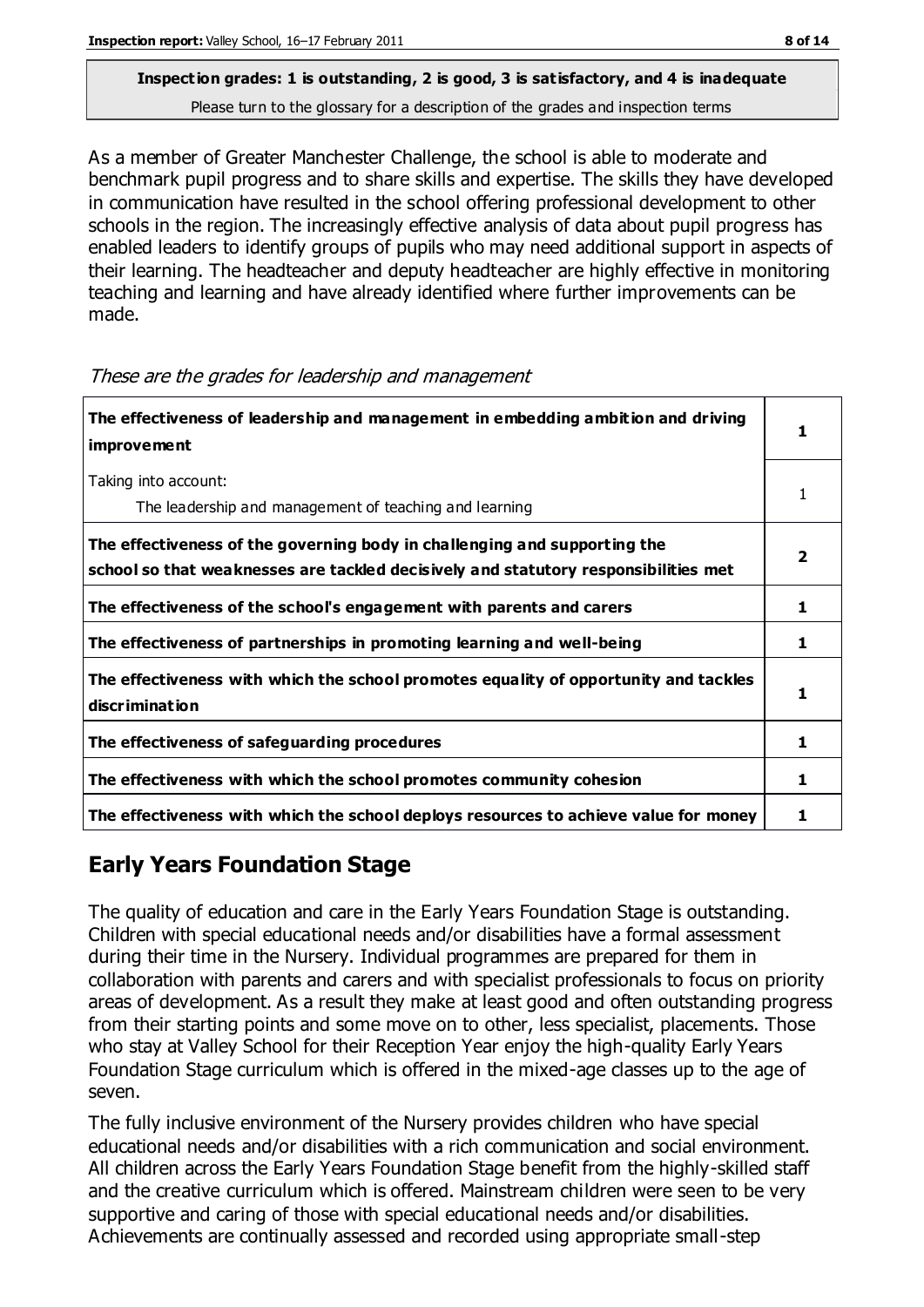assessments for those with special educational needs and/or disabilities and 'My Learning Journey' for the mainstream children. Teachers use this detailed knowledge to match exciting and challenging activities to the abilities and needs of the diverse range of the children. Teachers have high expectations for the children as a result of which mainstream children in the nursery make good and often outstanding progress against their early learning goals. They are very well prepared to move on to their mainstream schools when they complete their year in Valley nursery.

The stimulating learning environment supports a range of activities in the curriculum both indoors and outdoors and there is an excellent balance of adult led and child led activities. In one visit to the nursery, some children were very busy being 'wriggly worms', others were outside selecting and sorting clothes for different weather conditions whilst yet another group were giving their news. The Early Years Foundation Stage is monitored and evaluated very well by senior staff.

These are the grades for the Early Years Foundation Stage

| Overall effectiveness of the Early Years Foundation Stage                             |  |
|---------------------------------------------------------------------------------------|--|
| Taking into account:<br>Outcomes for children in the Early Years Foundation Stage     |  |
| The quality of provision in the Early Years Foundation Stage                          |  |
| The effectiveness of leadership and management of the Early Years Foundation<br>Stage |  |

## **Views of parents and carers**

Almost half of parents and carers returned questionnaires. They all expressed a high level of confidence in the care their children receive and an appreciation of the progress they make in their learning and independence skills. A few parents and carers of children in the nursery have not yet had the opportunity for a formal review meeting and expressed a wish for more information in order to support their child's learning at home. However, they also acknowledged the response the nursery staff had made by putting up a whiteboard with information for parents about the topics being covered. Many parents added comments on their questionnaires which were extremely positive. Examples included: 'Valley is an exceptional school...I can't thank them enough.' 'The school has had a life changing effect on my child...I cannot praise the staff highly enough'; 'Everything about the teaching and management of the school is outstanding.' The inspection findings endorse the positive views expressed.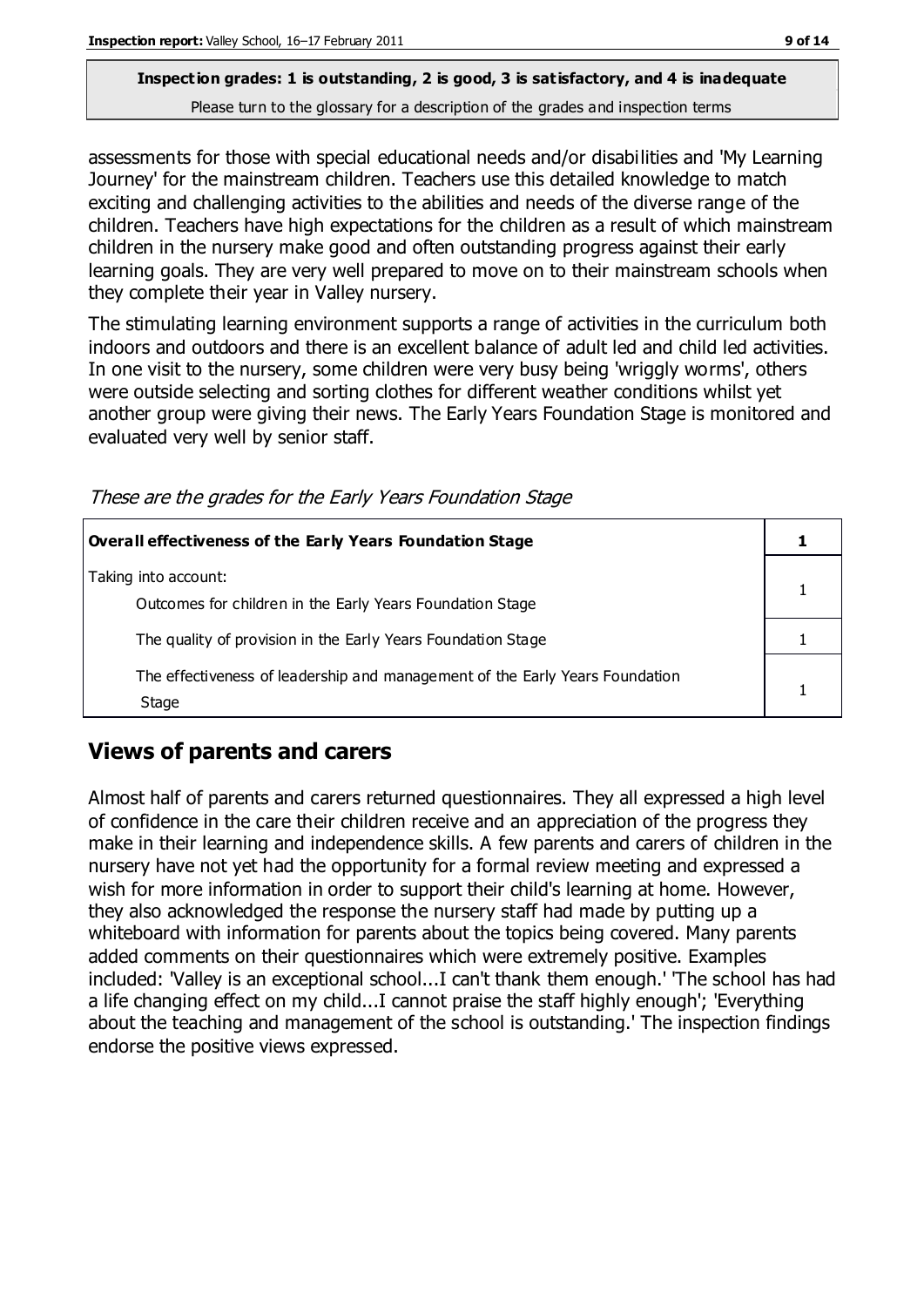#### **Responses from parents and carers to Ofsted's questionnaire**

Ofsted invited all the registered parents and carers of pupils registered at Valley School to complete a questionnaire about their views of the school.

In the questionnaire, parents and carers were asked to record how strongly they agreed with 13 statements about the school.

The inspection team received 32 completed questionnaires by the end of the on-site inspection. In total, there are 73 pupils registered at the school.

| <b>Statements</b>                                                                                                                                                                                                                                       | <b>Strongly</b><br>agree | <b>Agree</b>  |                | <b>Disagree</b> |                | <b>Strongly</b><br>disagree |              |               |
|---------------------------------------------------------------------------------------------------------------------------------------------------------------------------------------------------------------------------------------------------------|--------------------------|---------------|----------------|-----------------|----------------|-----------------------------|--------------|---------------|
|                                                                                                                                                                                                                                                         | <b>Total</b>             | $\frac{0}{0}$ | <b>Total</b>   | $\frac{0}{0}$   | <b>Total</b>   | $\frac{0}{0}$               | <b>Total</b> | $\frac{0}{0}$ |
| My child enjoys school                                                                                                                                                                                                                                  | 29                       | 91            | 3              | 9               | 0              | $\mathbf 0$                 | $\mathbf 0$  | $\mathbf 0$   |
| The school keeps my child<br>safe                                                                                                                                                                                                                       | 27                       | 84            | 5              | 16              | 0              | 0                           | $\mathbf 0$  | $\mathbf 0$   |
| My school informs me about<br>my child's progress                                                                                                                                                                                                       | 21                       | 66            | 9              | 28              | $\overline{2}$ | 6                           | $\mathbf 0$  | $\mathbf 0$   |
| My child is making enough<br>progress at this school                                                                                                                                                                                                    | 20                       | 63            | 11             | 34              | 0              | 0                           | 0            | $\mathbf 0$   |
| The teaching is good at this<br>school                                                                                                                                                                                                                  | 25                       | 78            | $\overline{7}$ | 22              | 0              | 0                           | $\mathbf{0}$ | $\mathbf 0$   |
| The school helps me to<br>support my child's learning                                                                                                                                                                                                   | 20                       | 63            | 8              | 25              | 3              | 9                           | 0            | $\mathbf 0$   |
| The school helps my child to<br>have a healthy lifestyle                                                                                                                                                                                                | 21                       | 66            | 10             | 31              | 1              | 3                           | $\mathbf 0$  | $\mathbf 0$   |
| The school makes sure that<br>my child is well prepared for<br>the future (for example<br>changing year group,<br>changing school, and for<br>children who are finishing<br>school, entering further or<br>higher education, or entering<br>employment) | 15                       | 47            | 10             | 31              | 0              | $\mathbf 0$                 | $\mathbf 0$  | $\mathbf 0$   |
| The school meets my child's<br>particular needs                                                                                                                                                                                                         | 23                       | 72            | 8              | 25              | 0              | 0                           | $\mathbf 0$  | $\mathbf 0$   |
| The school deals effectively<br>with unacceptable behaviour                                                                                                                                                                                             | 20                       | 63            | 12             | 38              | 0              | 0                           | 0            | $\pmb{0}$     |
| The school takes account of<br>my suggestions and concerns                                                                                                                                                                                              | 20                       | 63            | 11             | 34              | 0              | 0                           | 0            | 0             |
| The school is led and<br>managed effectively                                                                                                                                                                                                            | 28                       | 88            | 4              | 13              | 0              | $\mathbf 0$                 | $\mathbf 0$  | $\mathbf 0$   |
| Overall, I am happy with my<br>child's experience at this<br>school                                                                                                                                                                                     | 25                       | 78            | 7              | 22              | 0              | $\mathbf 0$                 | $\mathbf 0$  | $\mathbf 0$   |

The table above summarises the responses that parents and carers made to each statement. The percentages indicate the proportion of parents and carers giving that response out of the total number of completed questionnaires. Where one or more parents and carers chose not to answer a particular question, the percentages will not add up to 100%.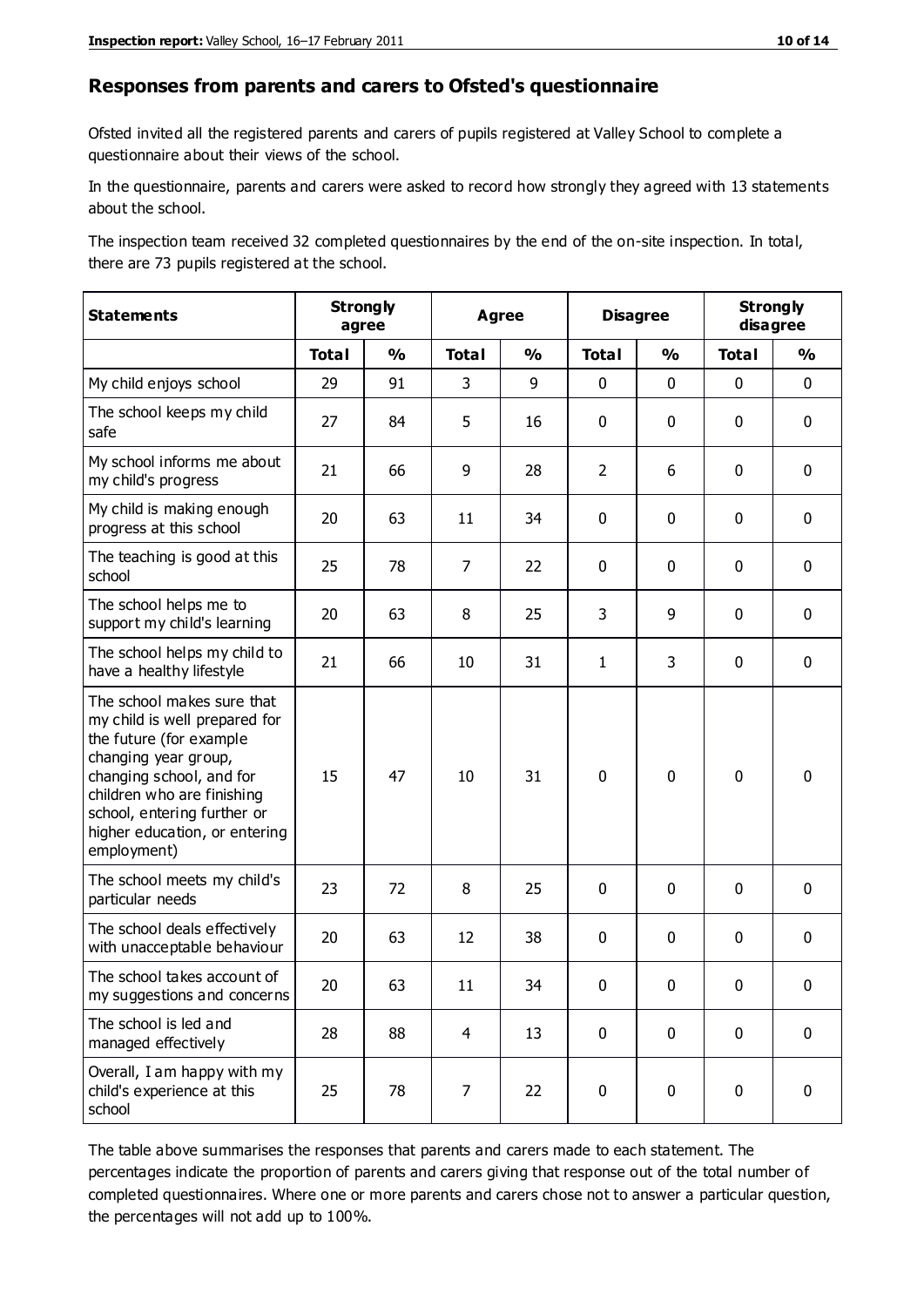## **Glossary**

| Grade   | <b>Judgement</b> | <b>Description</b>                                                                                                                                                                                                            |
|---------|------------------|-------------------------------------------------------------------------------------------------------------------------------------------------------------------------------------------------------------------------------|
| Grade 1 | Outstanding      | These features are highly effective. An outstanding school<br>provides exceptionally well for all its pupils' needs.                                                                                                          |
| Grade 2 | Good             | These are very positive features of a school. A school that<br>is good is serving its pupils well.                                                                                                                            |
| Grade 3 | Satisfactory     | These features are of reasonable quality. A satisfactory<br>school is providing adequately for its pupils.                                                                                                                    |
| Grade 4 | Inadequate       | These features are not of an acceptable standard. An<br>inadequate school needs to make significant improvement<br>in order to meet the needs of its pupils. Ofsted inspectors<br>will make further visits until it improves. |

## **What inspection judgements mean**

## **Overall effectiveness of schools**

|                       | Overall effectiveness judgement (percentage of schools) |      |                     |                   |
|-----------------------|---------------------------------------------------------|------|---------------------|-------------------|
| <b>Type of school</b> | <b>Outstanding</b>                                      | Good | <b>Satisfactory</b> | <b>Inadequate</b> |
| Nursery schools       | 59                                                      | 35   | 3                   | 3                 |
| Primary schools       | 9                                                       | 44   | 39                  | 7                 |
| Secondary schools     | 13                                                      | 36   | 41                  | 11                |
| Sixth forms           | 15                                                      | 39   | 43                  | 3                 |
| Special schools       | 35                                                      | 43   | 17                  | 5                 |
| Pupil referral units  | 21                                                      | 42   | 29                  | 9                 |
| All schools           | 13                                                      | 43   | 37                  | 8                 |

New school inspection arrangements were introduced on 1 September 2009. This means that inspectors now make some additional judgements that were not made previously.

The data in the table above are for the period 1 September 2009 to 31 August 2010 and are consistent with the latest published official statistics about maintained school inspec tion outcomes (see **[www.ofsted.gov.uk](http://www.ofsted.gov.uk/)**).

The sample of schools inspected during 2009/10 was not representative of all schools nationally, as weaker schools are inspected more frequently than good or outstanding schools.

Percentages are rounded and do not always add exactly to 100.

Sixth form figures reflect the judgements made for the overall effectiveness of the sixth form in secondary schools, special schools and pupil referral units.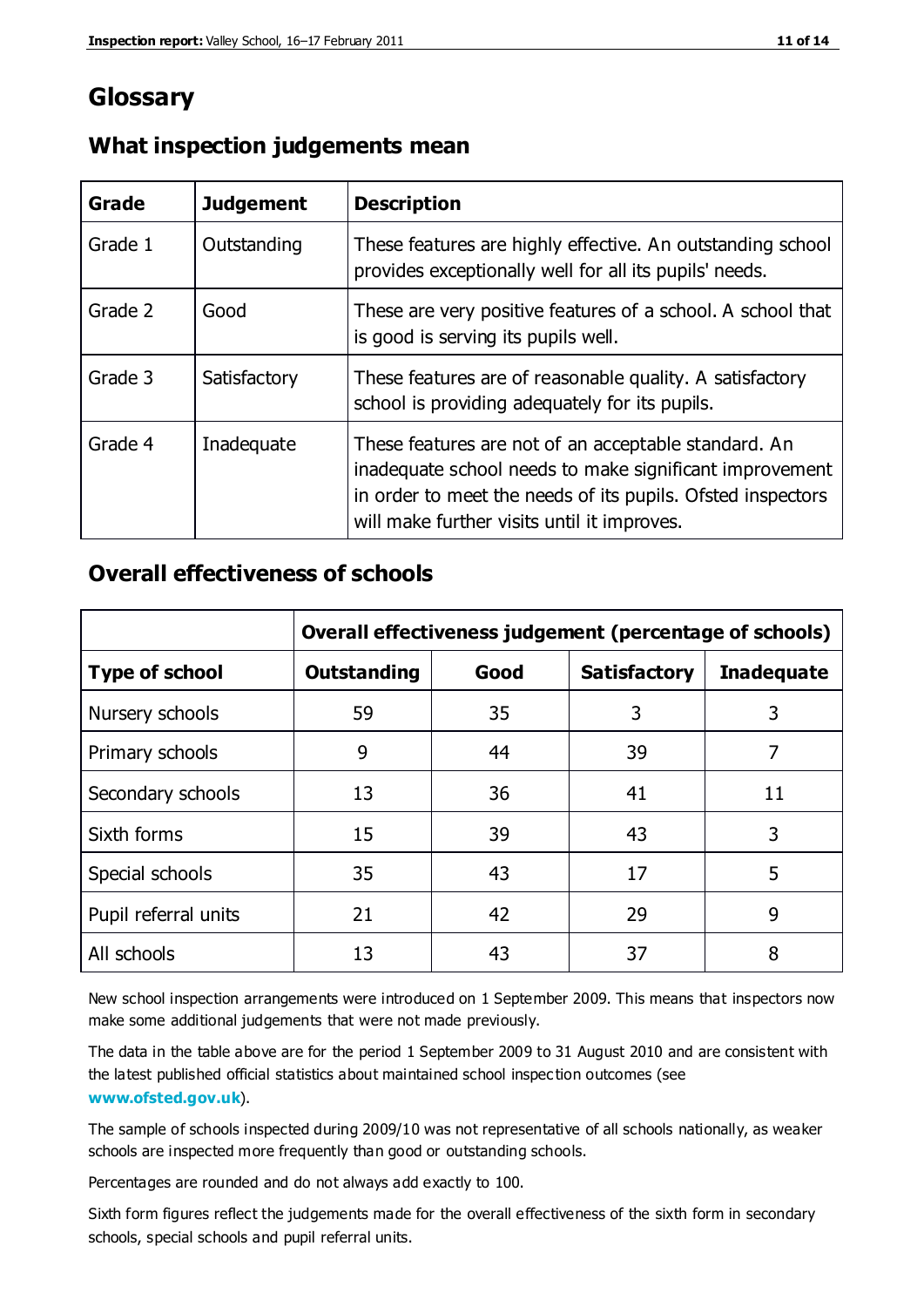## **Common terminology used by inspectors**

| Achievement:               | the progress and success of a pupil in their learning,<br>development or training.                                                                                                                                                          |  |  |
|----------------------------|---------------------------------------------------------------------------------------------------------------------------------------------------------------------------------------------------------------------------------------------|--|--|
| Attainment:                | the standard of the pupils' work shown by test and<br>examination results and in lessons.                                                                                                                                                   |  |  |
| Capacity to improve:       | the proven ability of the school to continue<br>improving. Inspectors base this judgement on what<br>the school has accomplished so far and on the quality<br>of its systems to maintain improvement.                                       |  |  |
| Leadership and management: | the contribution of all the staff with responsibilities,<br>not just the headteacher, to identifying priorities,<br>directing and motivating staff and running the school.                                                                  |  |  |
| Learning:                  | how well pupils acquire knowledge, develop their<br>understanding, learn and practise skills and are<br>developing their competence as learners.                                                                                            |  |  |
| Overall effectiveness:     | inspectors form a judgement on a school's overall<br>effectiveness based on the findings from their<br>inspection of the school. The following judgements,<br>in particular, influence what the overall effectiveness<br>judgement will be. |  |  |
|                            | The school's capacity for sustained<br>improvement.                                                                                                                                                                                         |  |  |
|                            | Outcomes for individuals and groups of pupils.                                                                                                                                                                                              |  |  |
|                            | The quality of teaching.                                                                                                                                                                                                                    |  |  |
|                            | The extent to which the curriculum meets<br>pupils' needs, including, where relevant,<br>through partnerships.                                                                                                                              |  |  |
|                            | The effectiveness of care, guidance and<br>support.                                                                                                                                                                                         |  |  |
| Progress:                  | the rate at which pupils are learning in lessons and<br>over longer periods of time. It is often measured by<br>comparing the pupils' attainment at the end of a key                                                                        |  |  |

stage with their attainment when they started.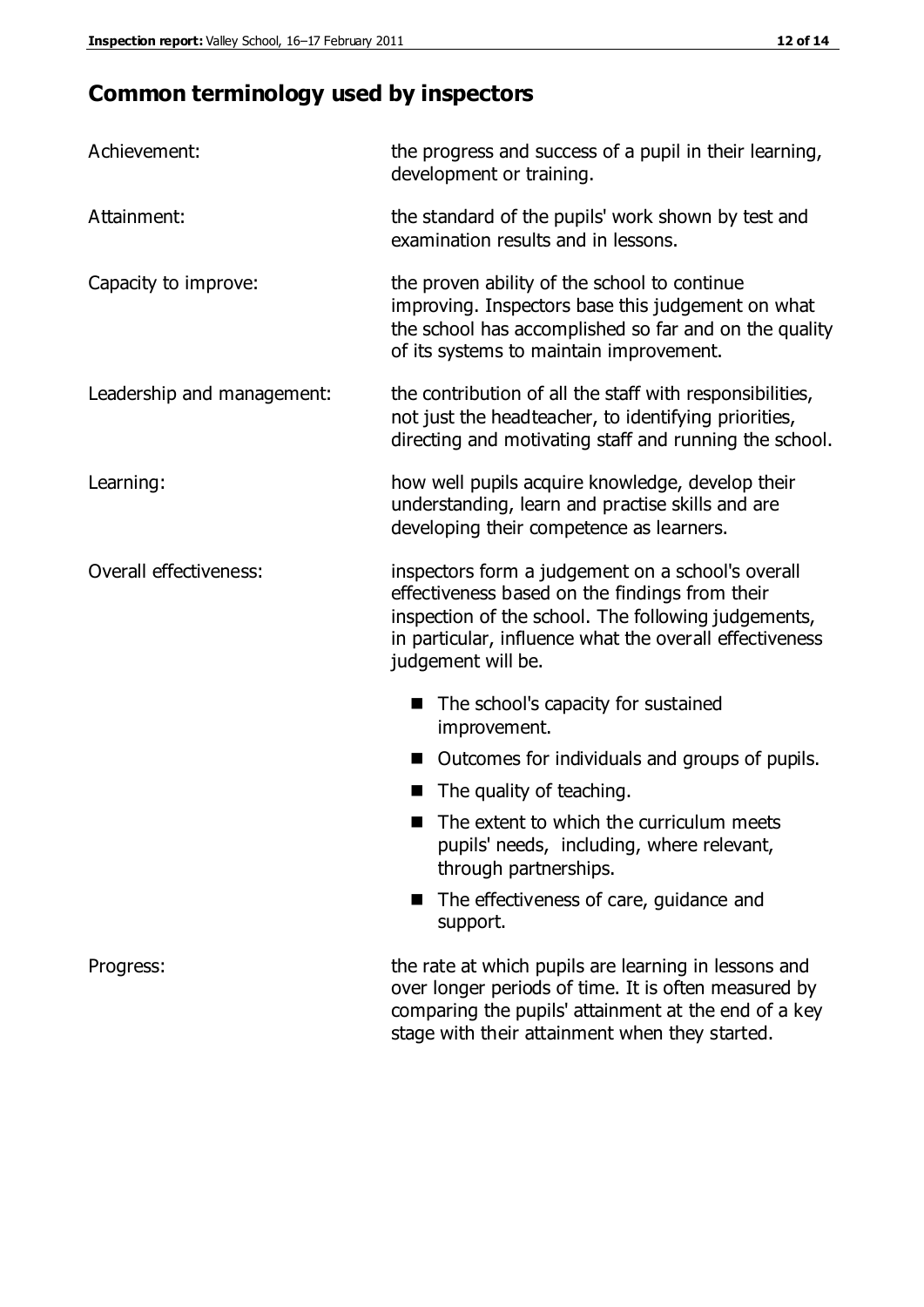## **This letter is provided for the school, parents and carers to share with their children. It describes Ofsted's main findings from the inspection of their school.**

18 February 2011

## Dear Pupils

## **Inspection of Valley School, Stockport, SK7 1EN**

You may remember that recently two inspectors came to visit your school. We came into some of your lessons and watched you in the playground, at lunch and snack times, learning in different situations. We especially enjoyed watching a very active and exuberant physical education lesson in the hall.

It was obvious that you enjoy school very much and that staff make you feel safe, well cared for and happy. Your school is outstanding. We particularly found that.

- You make at least good and sometimes excellent progress in all areas of your learning.
- The curriculum provides exciting opportunities to learn new things.
- Staff help you to learn to manage your behaviour exceptionally well.
- Staff work exceptionally well as teams to ensure you get all the specialist help you need.
- Your parents and carers are very happy with the care and education the school provides for you and the help it gives to them.

The headteacher and staff have very clear ideas about how they want to keep improving things for you. We have asked them to think about.

- Making even better use of assessment to ensure that teachers and teaching assistants know exactly what they want each of you to learn every lesson.
- Making sure all of you are taking part as much as possible throughout a lesson.

Thank you again for making us so welcome.

Yours sincerely

Hilary Ward Lead inspector